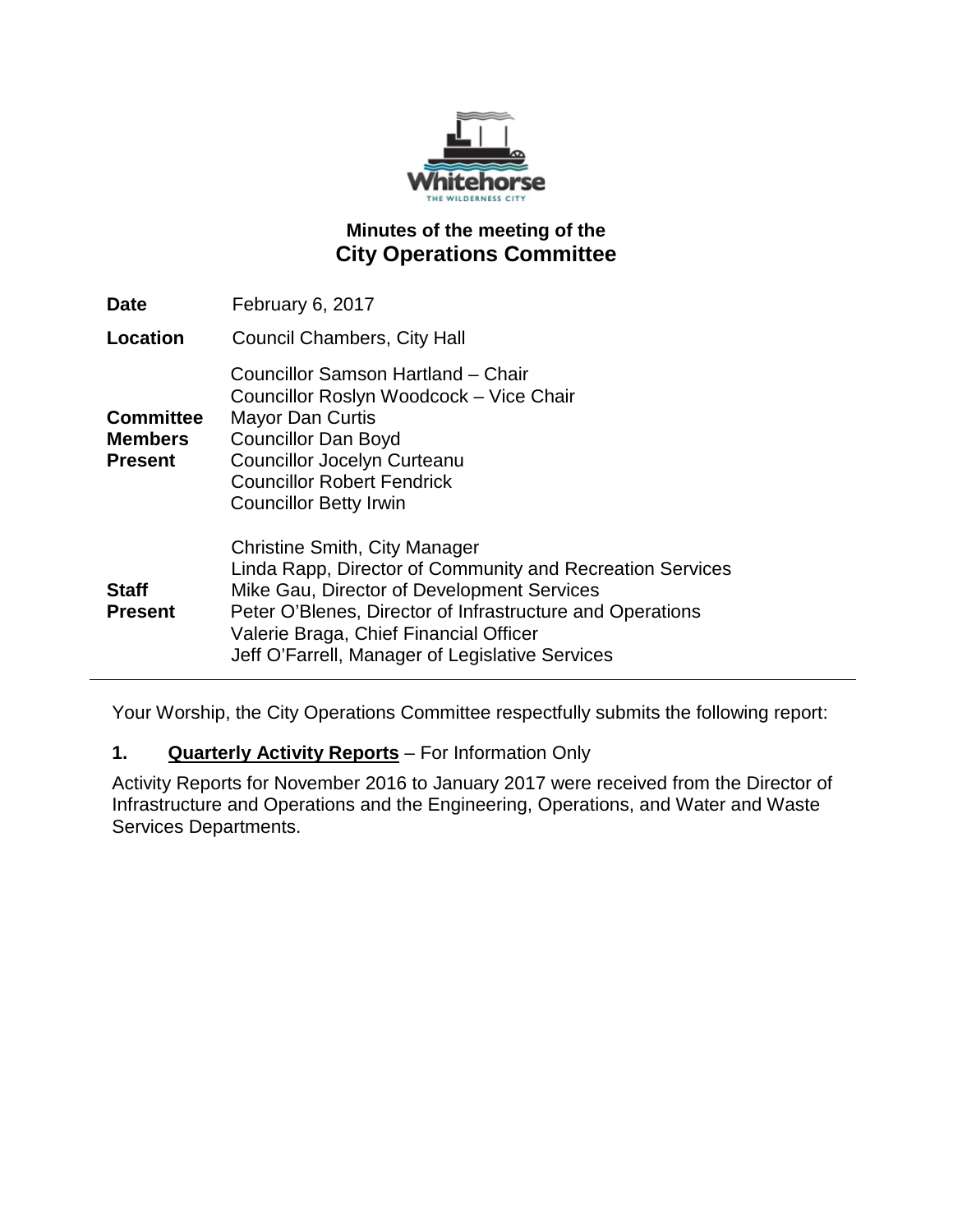

## **Minutes of the meeting of the Community Services Committee**

| <b>Date</b>                                          | February 6, 2017                                                                                                                                                                                                                                                                                   |
|------------------------------------------------------|----------------------------------------------------------------------------------------------------------------------------------------------------------------------------------------------------------------------------------------------------------------------------------------------------|
| Location                                             | Council Chambers, City Hall                                                                                                                                                                                                                                                                        |
| <b>Committee</b><br><b>Members</b><br><b>Present</b> | Councillor Robert Fendrick – Chair<br>Councillor Samson Hartland – Vice Chair<br><b>Mayor Dan Curtis</b><br><b>Councillor Dan Boyd</b><br><b>Councillor Jocelyn Curteanu</b><br><b>Councillor Betty Irwin</b><br><b>Councillor Roslyn Woodcock</b>                                                 |
| <b>Staff</b><br><b>Present</b>                       | Christine Smith, City Manager<br>Linda Rapp, Director of Community and Recreation Services<br>Mike Gau, Director of Development Services<br>Peter O'Blenes, Director of Infrastructure and Operations<br>Valerie Braga, Chief Financial Officer<br>Jeff O'Farrell, Manager of Legislative Services |

Your Worship, the Community Services Committee respectfully submits the following report:

## **1. CCMARD Advisory Committee Appointment**

There is currently one vacancy on the CCMARD Advisory Committee. An application was submitted on behalf of the Empowering Youth Society, nominating a person with extensive experience in leadership roles with BYTE, Big Brothers and Sisters, Boys and Girls Club of Whitehorse, and a variety of cultural immersion and aboriginal programs. Exploring youth issues of racism and discrimination is one of the goals the CCMARD Advisory Committee has identified in their action plan, making this nomination a good fit for the Committee.

## **Community Services Committee Recommendation**

THAT Shelby Maunder be appointed to the Canadian Coalition of Municipalities Against Racism and Discrimination Advisory Committee for a term to expire October 31, 2018.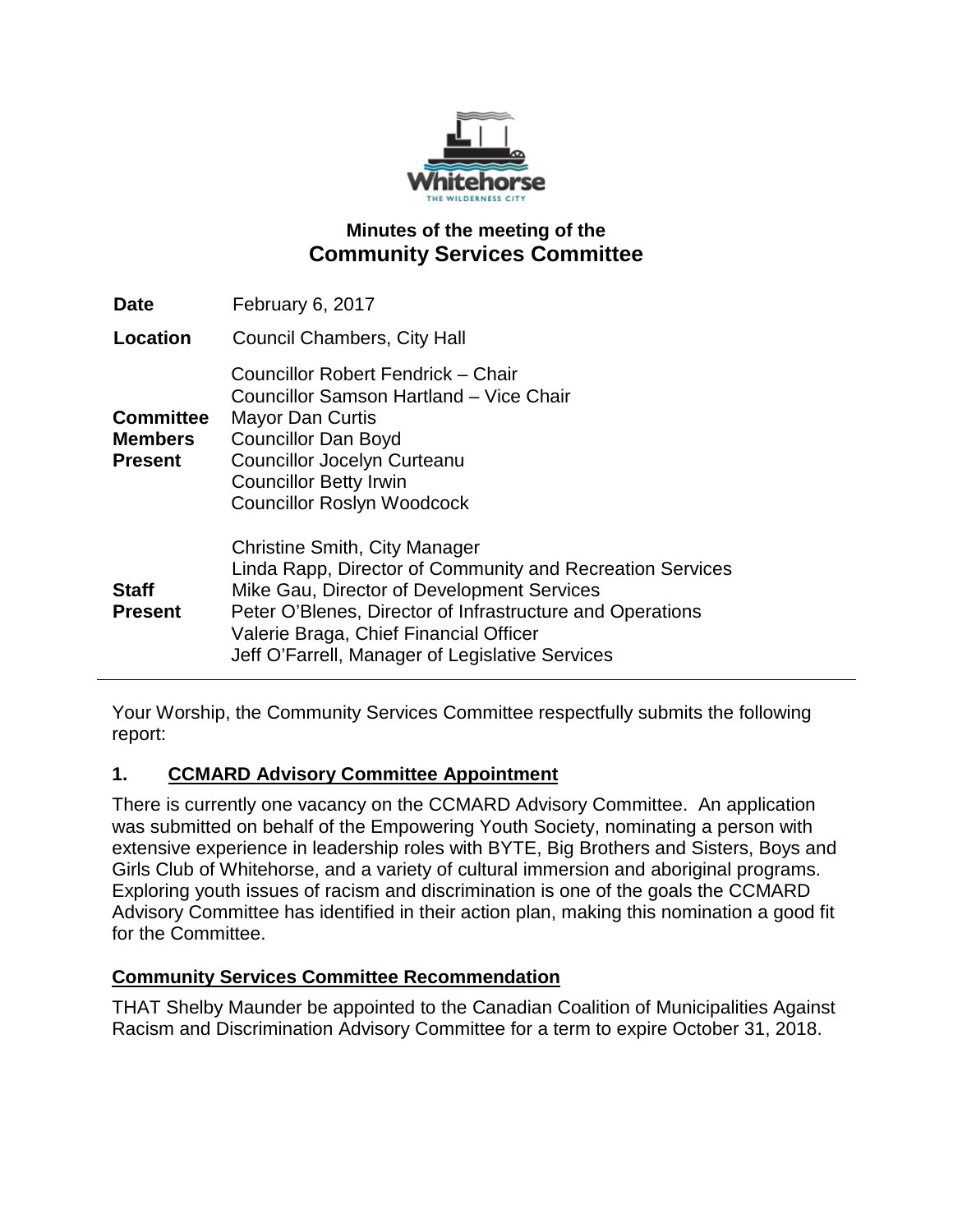# **2. Quarterly Activity Reports** – For Information Only

Activity Reports for November 2016 to January 2017 were received from the Director of Community and Recreation Services, Parks and Community Development, Recreation and Facility Services, and the Transit Services Department.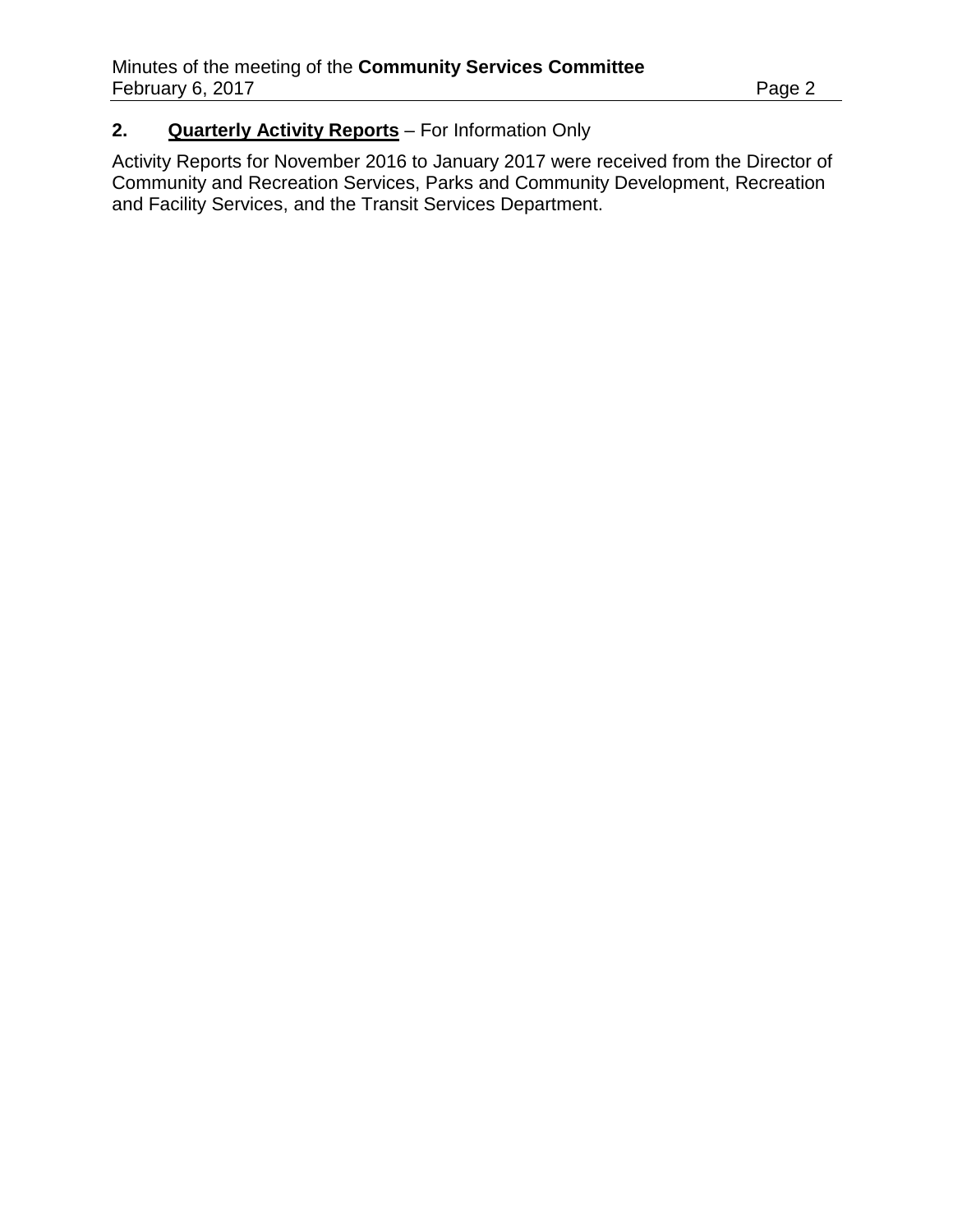

## **Minutes of the meeting of the Public Health and Safety Committee**

| <b>Date</b>                                          | February 6, 2017                                                                                                                                                                                                                                                                                          |
|------------------------------------------------------|-----------------------------------------------------------------------------------------------------------------------------------------------------------------------------------------------------------------------------------------------------------------------------------------------------------|
| Location                                             | <b>Council Chambers, City Hall</b>                                                                                                                                                                                                                                                                        |
| <b>Committee</b><br><b>Members</b><br><b>Present</b> | Councillor Dan Boyd - Chair<br>Councillor Jocelyn Curteanu - Vice Chair<br><b>Mayor Dan Curtis</b><br><b>Councillor Robert Fendrick</b><br><b>Councillor Samson Hartland</b><br><b>Councillor Betty Irwin</b><br><b>Councillor Roslyn Woodcock</b>                                                        |
| <b>Staff</b><br><b>Present</b>                       | <b>Christine Smith, City Manager</b><br>Linda Rapp, Director of Community and Recreation Services<br>Mike Gau, Director of Development Services<br>Peter O'Blenes, Director of Infrastructure and Operations<br>Valerie Braga, Chief Financial Officer<br>Jeff O'Farrell, Manager of Legislative Services |

Your Worship, the Public Health and Safety Committee respectfully submits the following report:

## **1. Quarterly Activity Report** – For Information Only

Activity reports for November 2016 to January 2017 were received from Bylaw Services and the Fire Department.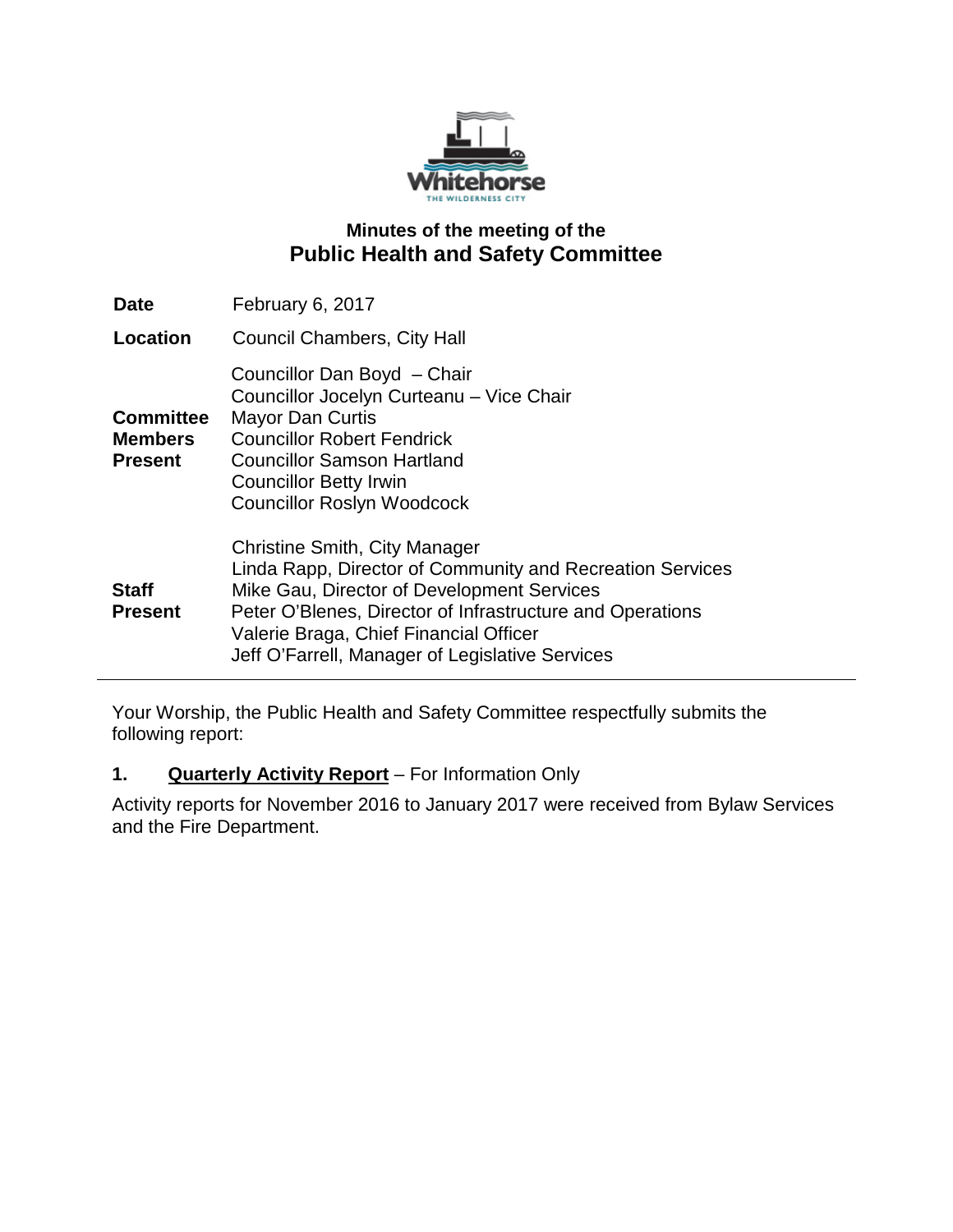

## **Minutes of the meeting of the Development Services Committee**

| <b>Date</b>                                          | February 6, 2017                                                                                                                                                                                                                                                                                          |
|------------------------------------------------------|-----------------------------------------------------------------------------------------------------------------------------------------------------------------------------------------------------------------------------------------------------------------------------------------------------------|
| Location                                             | Council Chambers, City Hall                                                                                                                                                                                                                                                                               |
| <b>Committee</b><br><b>Members</b><br><b>Present</b> | Councillor Jocelyn Curteanu - Chair<br>Councillor Betty Irwin - Vice Chair<br><b>Mayor Dan Curtis</b><br><b>Councillor Dan Boyd</b><br><b>Councillor Robert Fendrick</b><br><b>Councillor Samson Hartland</b><br><b>Councillor Roslyn Woodcock</b>                                                        |
| <b>Staff</b><br><b>Present</b>                       | <b>Christine Smith, City Manager</b><br>Linda Rapp, Director of Community and Recreation Services<br>Mike Gau, Director of Development Services<br>Peter O'Blenes, Director of Infrastructure and Operations<br>Valerie Braga, Chief Financial Officer<br>Jeff O'Farrell, Manager of Legislative Services |

Your Worship, the Development Services Committee respectfully submits the following report:

## **1. Quarterly Activity Reports** – For Information Only

Activity reports for November 2016 to January 2017 were received from the Director of Development Services and the Economic Development and Environmental Sustainability Departments.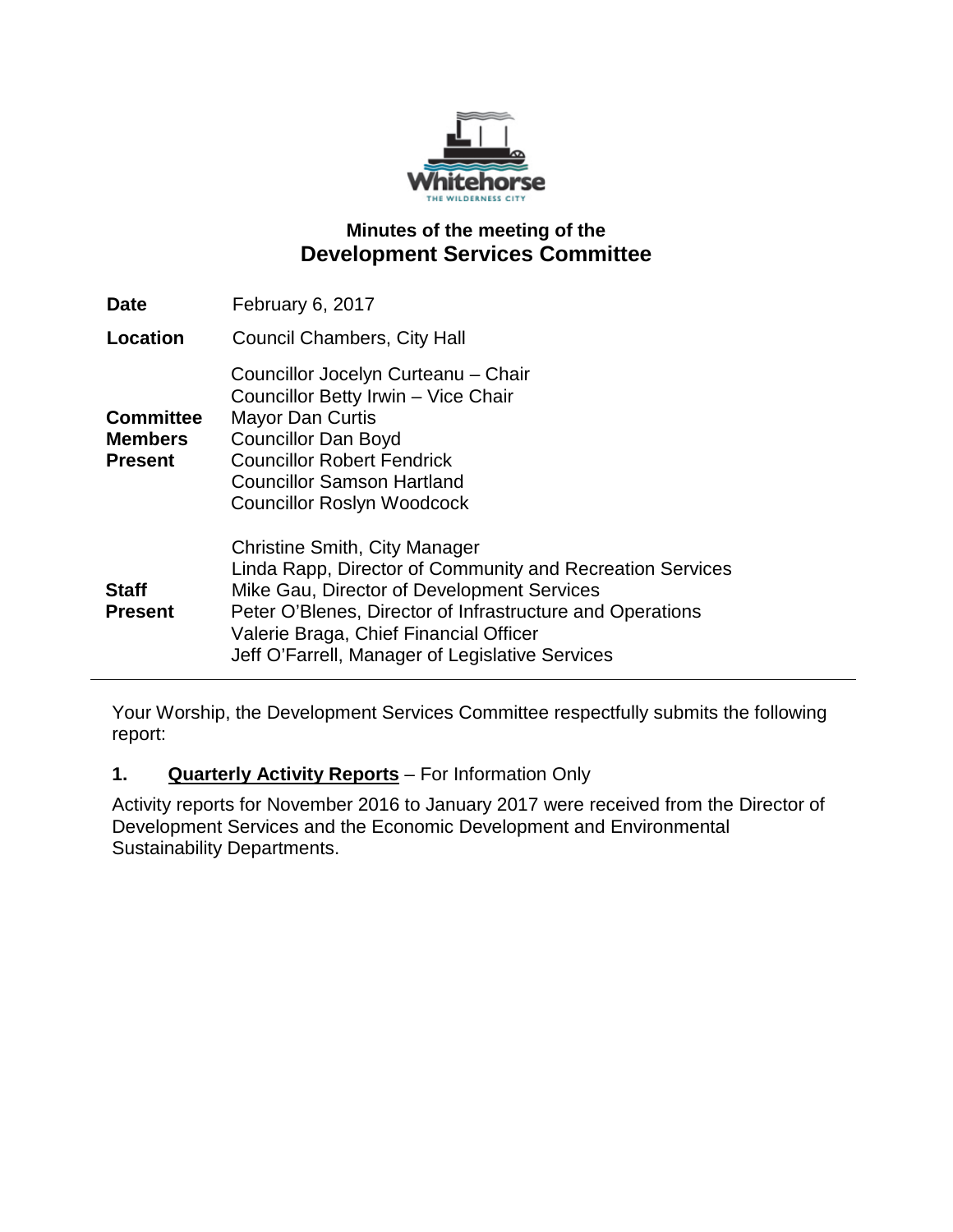

# **Minutes of the meeting of the Corporate Services Committee**

| <b>Date</b>                                          | February 6, 2017                                                                                                                                                                                                                                                                                          |
|------------------------------------------------------|-----------------------------------------------------------------------------------------------------------------------------------------------------------------------------------------------------------------------------------------------------------------------------------------------------------|
| Location                                             | <b>Council Chambers, City Hall</b>                                                                                                                                                                                                                                                                        |
| <b>Committee</b><br><b>Members</b><br><b>Present</b> | Councillor Roslyn Woodcock - Chair<br>Councillor Dan Boyd - Vice Chair<br><b>Mayor Dan Curtis</b><br><b>Councillor Jocelyn Curteanu</b><br><b>Councillor Robert Fendrick</b><br><b>Councillor Samson Hartland</b><br><b>Councillor Betty Irwin</b>                                                        |
| <b>Staff</b><br><b>Present</b>                       | <b>Christine Smith, City Manager</b><br>Linda Rapp, Director of Community and Recreation Services<br>Mike Gau, Director of Development Services<br>Peter O'Blenes, Director of Infrastructure and Operations<br>Valerie Braga, Chief Financial Officer<br>Jeff O'Farrell, Manager of Legislative Services |

Your Worship, the Corporate Services Committee respectfully submits the following report:

## **1. Request for Relief – Utility Billing** – For Information Only

Karin Keeley-Eriksson addressed the Committee on behalf of Condo Corporation 221 to request a refund with respect to their water bill. She explained that the water meter was not working during the 14-month period from July 2015 to August 2016 and the corporation was billed based on the flat rate charge. She asked that the billing be recalculated based on the average metered water consumption per unit when the meter was working. In response to questions from Committee members, Ms. Keeley-Eriksson provided additional details regarding events, timelines, roles and responsibilities, and actions taken regarding the broken water meter and attempts to resolve the issue.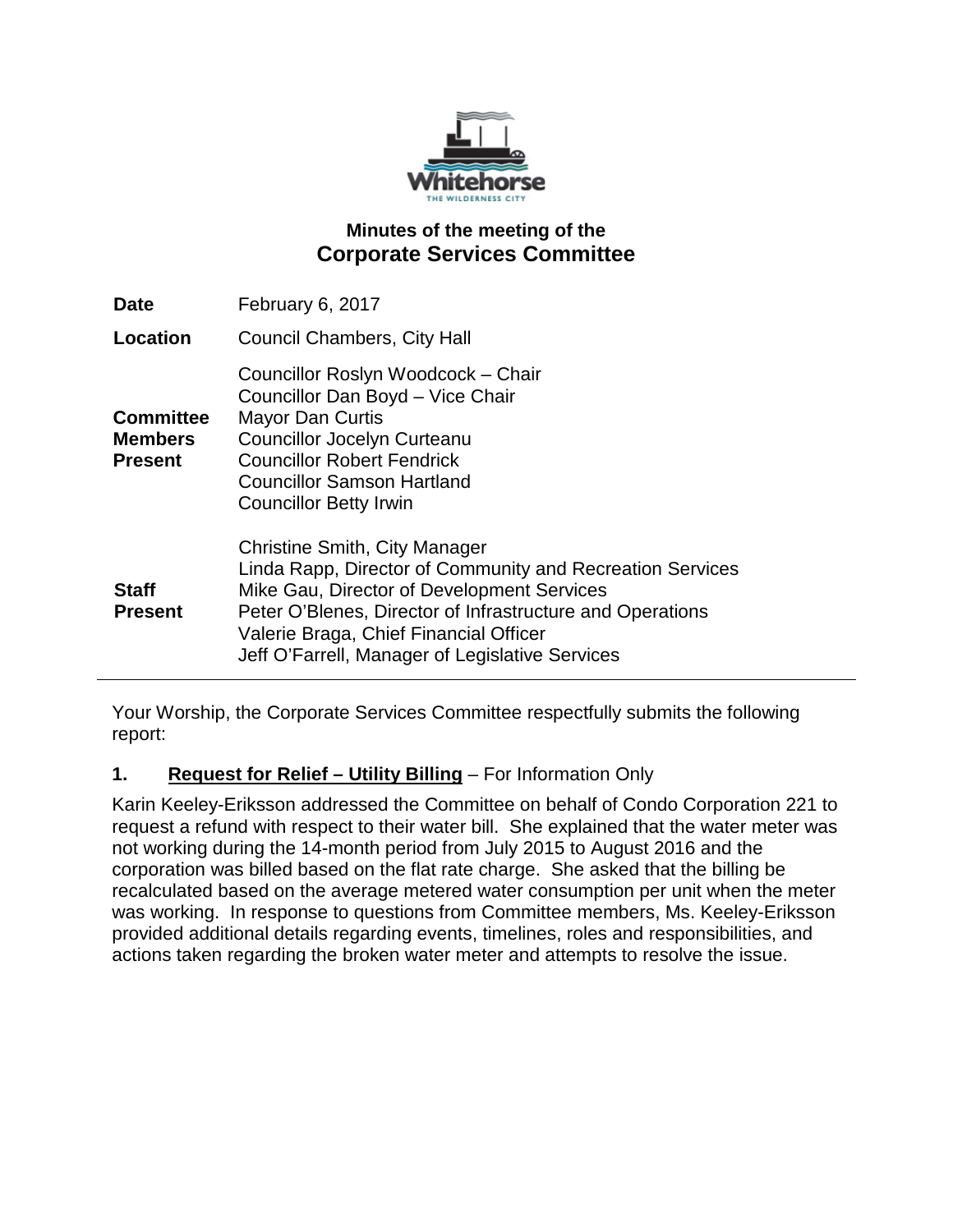### **2. Procedures Bylaw**

When the proposed new Procedures Bylaw was initially presented, Council amended the bylaw to delay the release of agenda documents to the day of the meeting. Some public feedback received has objected to this change, suggesting that it limits citizen input into the decision-making process.

Documents pertaining to the business listed on the agenda were not available to the public until just before the meeting prior to July 2013. A decision by the council of the day in 2013 made the full agenda package available to the public on the last business day of the week before the meeting. The change made last December when the new bylaw was amended reverts to a modified version of the historical practice.

Various Committee members spoke to the timing of the release of documents, and one member indicated that an amendment would be proposed when the bylaw comes forward for third reading.

#### **Corporate Services Committee Recommendation**

THAT Bylaw 2016-47, a bylaw to provide rules governing council procedures, be brought forward for third reading under the bylaw process.

## **3. Quarterly Activity Reports** – For Information Only

Activity reports for November 2016 to January 2017 were received from the City Manager and the Business and Technology Systems, Financial Services, Human Resources, Legislative Services and Strategic Communications Departments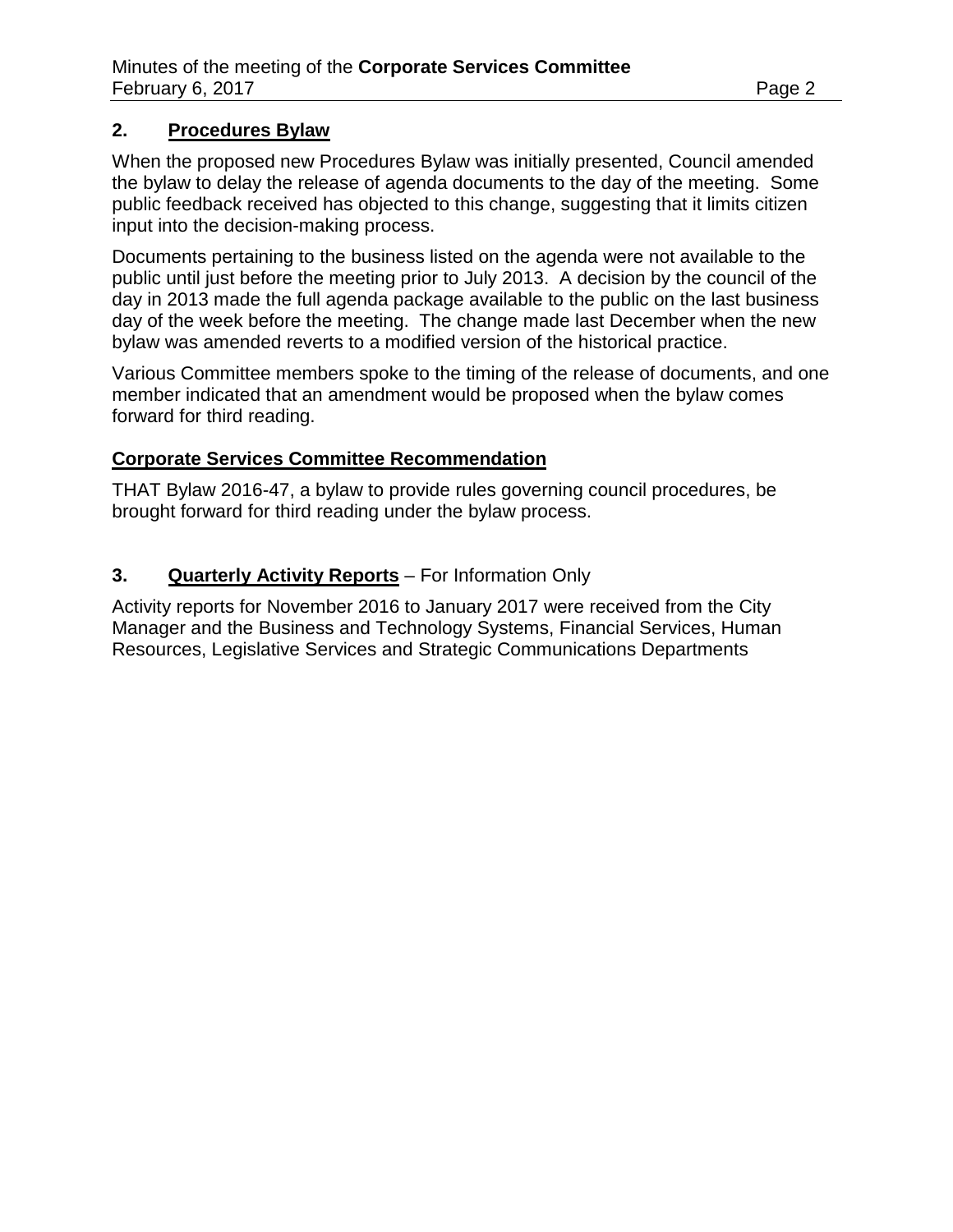

# **Minutes of the meeting of the City Planning Committee**

| Date                                   | February 6, 2017                                                                                                                                                                                                                                                                                                                                        |
|----------------------------------------|---------------------------------------------------------------------------------------------------------------------------------------------------------------------------------------------------------------------------------------------------------------------------------------------------------------------------------------------------------|
| Location                               | <b>Council Chambers, City Hall</b>                                                                                                                                                                                                                                                                                                                      |
| <b>Committee</b><br>Members<br>Present | Councillor Betty Irwin - Chair<br>Councillor Robert Fendrick - Vice Chair<br><b>Mayor Dan Curtis</b><br><b>Councillor Dan Boyd</b><br><b>Councillor Jocelyn Curteanu</b><br><b>Councillor Samson Hartland</b><br><b>Councillor Roslyn Woodcock</b>                                                                                                      |
| Staff<br><b>Present</b>                | <b>Christine Smith, City Manager</b><br>Linda Rapp, Director of Community and Recreation Services<br>Mike Gau, Director of Development Services<br>Peter O'Blenes, Director of Infrastructure and Operations<br>Valerie Braga, Chief Financial Officer<br>Jeff O'Farrell, Manager of Legislative Services<br>Patrick Ross, Manager of Planning Services |

Your Worship, the City Planning Committee respectfully submits the following report:

## **1. Heritage Fund Application – Heritage Fair**

The Yukon Historical and Museums Association applied for \$2,000.00 from the Heritage Fund to support the 2017 Yukon-Stikine Heritage Fair. The goals of the Heritage Fair are consistent with the awareness component of the Heritage Fund Bylaw and the City has supported the fair in previous years. The event presents an opportunity to learn and share ideas on topics related to history and heritage, and will help to increase understanding of heritage issues within the greater Yukon community. The Fair also provides an opportunity to showcase the excellent heritage facilities and resources located in Whitehorse. The Executive Director of the Association addressed the Committee in support of the application.

#### **City Planning Committee Recommendation**

THAT a Heritage Fund grant in the amount of \$2,000.00 be approved to the Yukon Historical and Museums Association to support the 2017 Yukon–Stikine Heritage Fair.